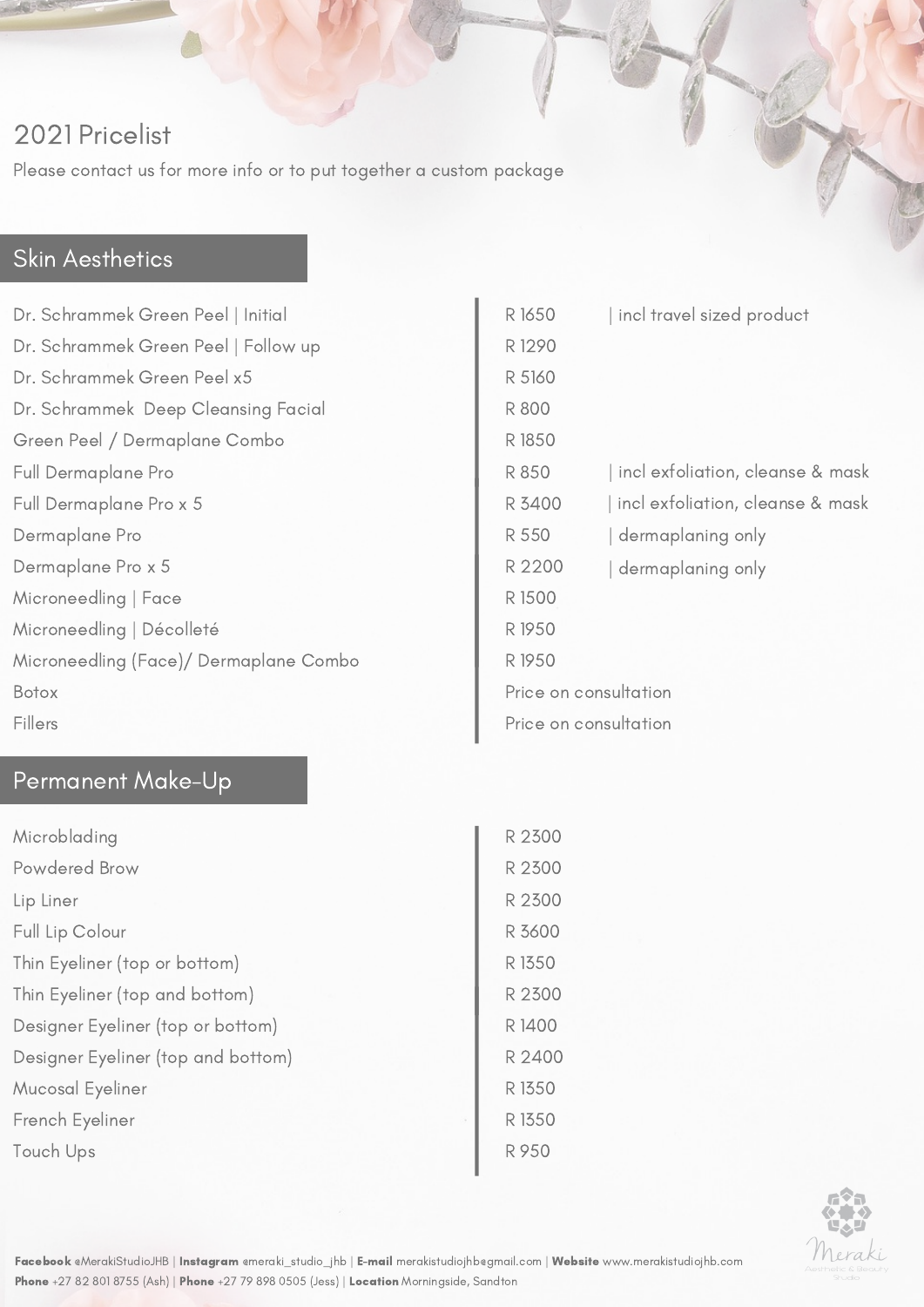## Body

#### Cryogenic Fat Freezing

- 2 Pods ; 1 Area
- 2 Pods ; 1 Area X 3 Sessions

#### Spray Tanning

1 Session 1 Session | Mobile 10 x Sessions

10 x Sessions | Mobile

#### Nails & Feet

| Mobile Service   Hands & Feet     | Treatment price + travel fee's* |
|-----------------------------------|---------------------------------|
| Express Manicure   Pedicure       | R 200   R 280                   |
| Manicure   Pedicure               | R 250   R 350                   |
| Men's Manicure   Men's Pedicure   | R 250   R 290                   |
| Gelish Manicure   Gelish Pedicure | R 380   R 480                   |
| Gelish Manicure Package (5)       | R 1520                          |
| Gelish Mani & Pedi Combo          | R 760                           |
| File, Buff & Pant                 | R 150                           |
| Lavender Treatment                | R 250                           |
| <b>IBX Nail Treatment</b>         | R 150                           |
| Soak Off                          | <b>R80</b>                      |
| Repair (Price Per Nail)           | <b>R 60</b>                     |

R 2000

R 5500

R 500

R 550

R 4500 R 4950

## Eyes

| <b>Brow Tint</b>           | R 90       |
|----------------------------|------------|
| Lash Tint                  | R 90       |
| Lash & Brow Tint           | R 150      |
| Brow Wax                   | <b>R80</b> |
| Brow Wax & Tint            | R 140      |
| Brow Wax, Tint & Lash Tint | R 230      |



Facebook [@MerakiStudioJHB](https://www.facebook.com/MerakiStudioJHB/) | Instagram [@meraki\\_studio\\_jhb](https://www.instagram.com/meraki_studio_jhb/?hl=en) | E-mail [merakistudiojhb@gmail.com](http://gmail.com/) | Website [www.merakistudiojhb.com](https://www.merakistudiojhb.com/) Phone +27 82 801 8755 (Ash) | Phone +27 79 898 0505 (Jess) | Location Morningside, Sandton